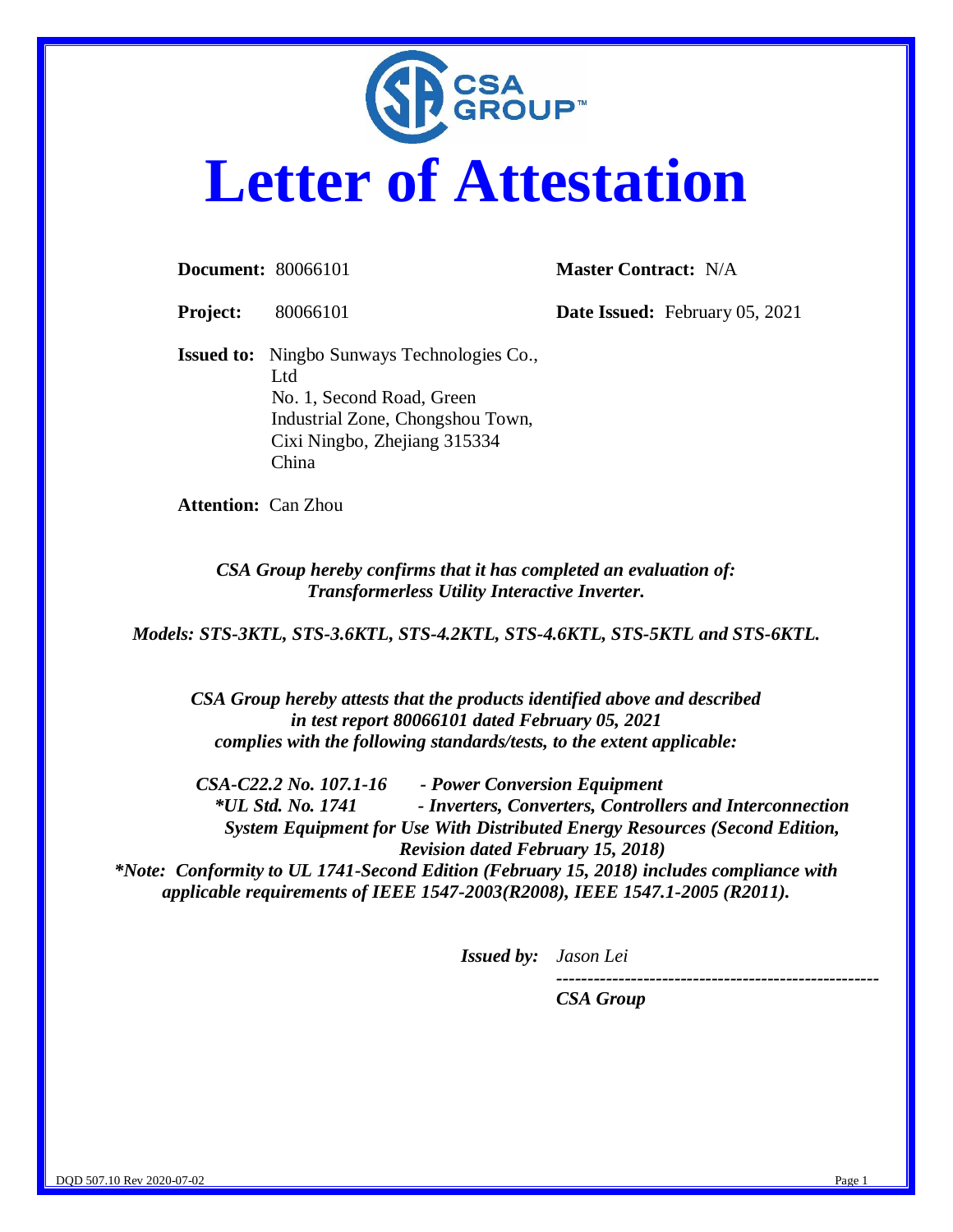

**Document:** 80066101 **Project:** 80066101

**Master Contract:** N/A **Date:** February 05, 2021

| <b>TEST PERFORMED</b>                          | <b>REFERENCE</b>                   |             | Pass/Fail /<br><b>NA</b> |
|------------------------------------------------|------------------------------------|-------------|--------------------------|
| <b>Output Ratings</b>                          | <b>UL1741</b>                      | 45.2        | Pass                     |
| <b>DC Input Range</b>                          | <b>UL1741</b>                      | 45.3        | Pass                     |
| <b>Temperature Test</b>                        | <b>UL1741</b>                      | 43          | Pass                     |
| <b>Harmonic Distortion</b>                     | <b>IEEE1547.1</b>                  | 5.11        | Pass                     |
| <b>DC Injection Measurements</b>               | <b>IEEE1547.1</b>                  | 5.6         | Pass                     |
| <b>Dielectric Voltage Withstand Test</b>       | <b>UL1741</b><br><b>IEEE1547.1</b> | 44<br>5.5.3 | Pass                     |
| <b>Class 2 Circuit Analysis</b>                | <b>UL 1741</b>                     | 30.2        | Pass                     |
| DC Ground Fault Detector (GFDI)                | <b>UL 1741</b>                     | 31          | <b>NA</b>                |
| <b>Capacitor Discharge</b>                     | <b>UL 1741</b>                     | 11.2, 57    | Pass                     |
| <b>Output Overload</b>                         | <b>UL1741</b>                      | 47.2        | Pass                     |
| <b>Short-Circuit Test</b>                      | <b>UL1741</b>                      | 47.3        | Pass                     |
| <b>Reverse Polarity Test (DC Miswiring)</b>    | <b>UL 1741</b>                     | 47.4        | <b>NA</b>                |
| <b>Ventilation Test</b>                        | <b>UL1741</b>                      | 47.5        | <b>NA</b>                |
| <b>Component short- and open- circuit Test</b> | <b>UL1741</b>                      | 47.6, 51    | Pass                     |
| <b>Load transfer test</b>                      | <b>UL 1741</b>                     | 47.7        | <b>NA</b>                |
| <b>Loss of Control Circuit</b>                 | <b>UL1741</b>                      | 47.8        | Pass                     |
| <b>Grounding Impedance Test</b>                | <b>UL1741</b>                      | 48          | Pass                     |
| <b>Resistance to Impact</b>                    | <b>UL 746C</b>                     | 56          | NA                       |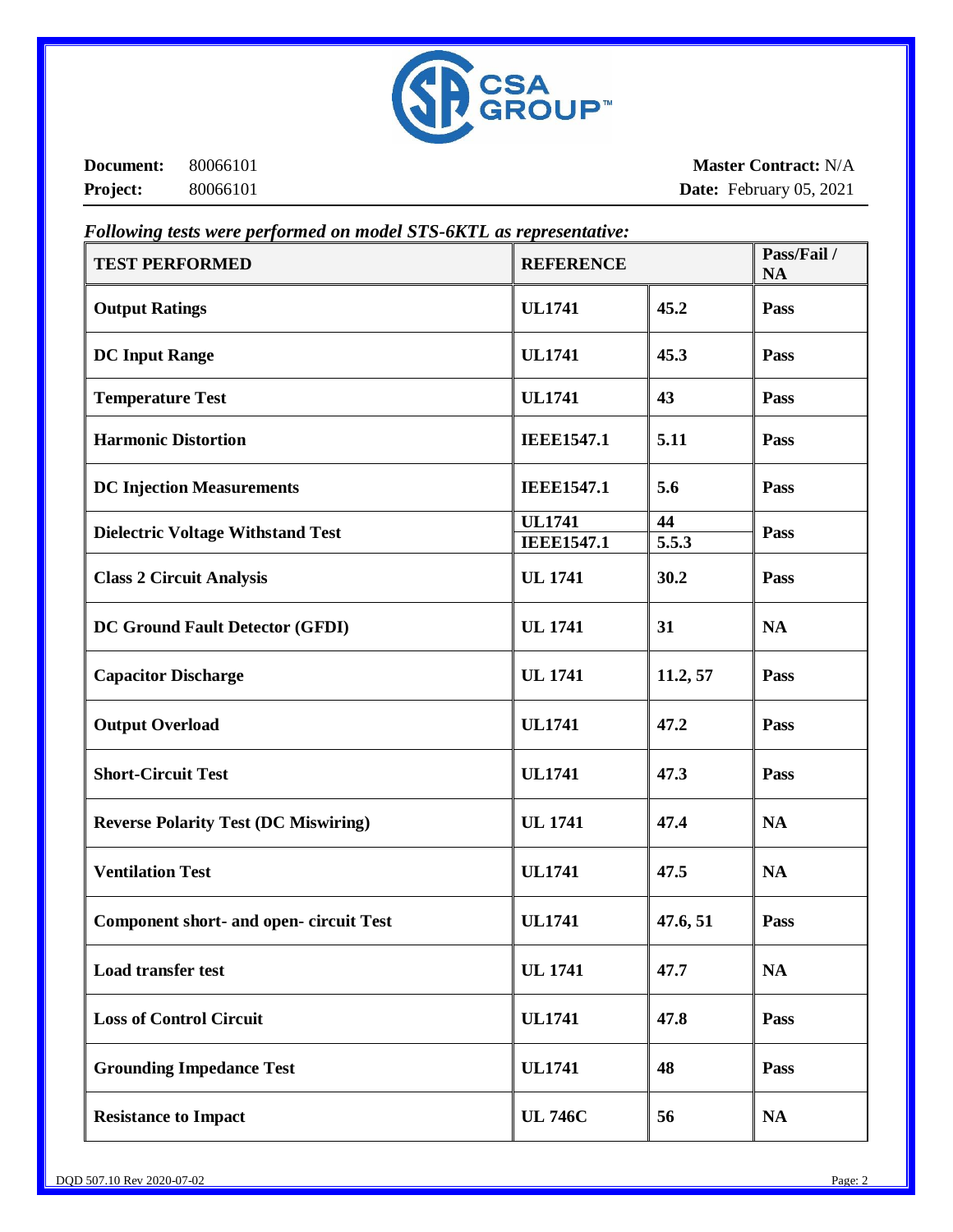

**Document:** 80066101 **Project:** 80066101

**Master Contract:** N/A **Date:** February 05, 2021

| <b>TEST PERFORMED</b>                                                                                                                                                   | <b>REFERENCE</b>   |          | Pass/Fail/<br><b>NA</b> |
|-------------------------------------------------------------------------------------------------------------------------------------------------------------------------|--------------------|----------|-------------------------|
| <b>Stability Test</b>                                                                                                                                                   | <b>UL1741</b>      | 58       | <b>NA</b>               |
| <b>Static Load Test</b>                                                                                                                                                 | <b>UL 1741</b>     | 59       | Pass                    |
| <b>Compression Test</b>                                                                                                                                                 | <b>UL 1741</b>     | 60       | <b>NA</b>               |
| <b>Submersion Test</b>                                                                                                                                                  | <b>UL50E</b>       | 8.10     | <b>NA</b>               |
| <b>Storage Temperature Test</b>                                                                                                                                         | <b>IEEE1547.1</b>  | 5.1.2.2  | <b>NA</b>               |
| Dielectric test for paralleling device                                                                                                                                  | <b>IEEE 1547.1</b> | 5.5.3    | <b>NA</b>               |
| <b>Utility Voltage and Frequency Variation Test, for</b><br>adjustable settings, Response to abnormal voltage and<br>frequency (before Surge/EMI)                       | <b>IEEE1547.1</b>  | 5.2, 5.3 | Pass                    |
| <b>Synchronization (before Surge/EMI)</b>                                                                                                                               | <b>IEEE1547.1</b>  | 5.4      | Pass                    |
| Protection from electromagnetic immunity (EMI):<br><b>Radiated Immunity</b>                                                                                             | <b>IEEE1547.1</b>  | 5.5.1    | Pass                    |
| <b>Surge Withstand Performance Test</b>                                                                                                                                 | <b>IEEE1547.1</b>  | 5.5.2    | Pass                    |
| <b>Surge Withstand Capability Test</b>                                                                                                                                  | <b>IEEE1547.1</b>  | 5.5.2    | Pass                    |
| Utility Voltage and Frequency Variation Test, for<br>adjustable settings, Response to abnormal voltage and<br>frequency (after Surge/EMI and at extreme<br>temperature) | <b>IEEE1547.1</b>  | 5.2, 5.3 | Pass                    |
| <b>Synchronization (after Surge/EMI)</b>                                                                                                                                | <b>IEEE1547.1</b>  | 5.4      | Pass                    |
| <b>Anti-Islanding Test</b>                                                                                                                                              | <b>IEEE1547.1</b>  | 5.7      | Pass                    |
| <b>Open Phase Test</b>                                                                                                                                                  | <b>IEEE1547.1</b>  | 5.9      | <b>NA</b>               |
| <b>Reconnect Time Delay</b>                                                                                                                                             | <b>IEEE1547.1</b>  | 5.10     | Pass                    |